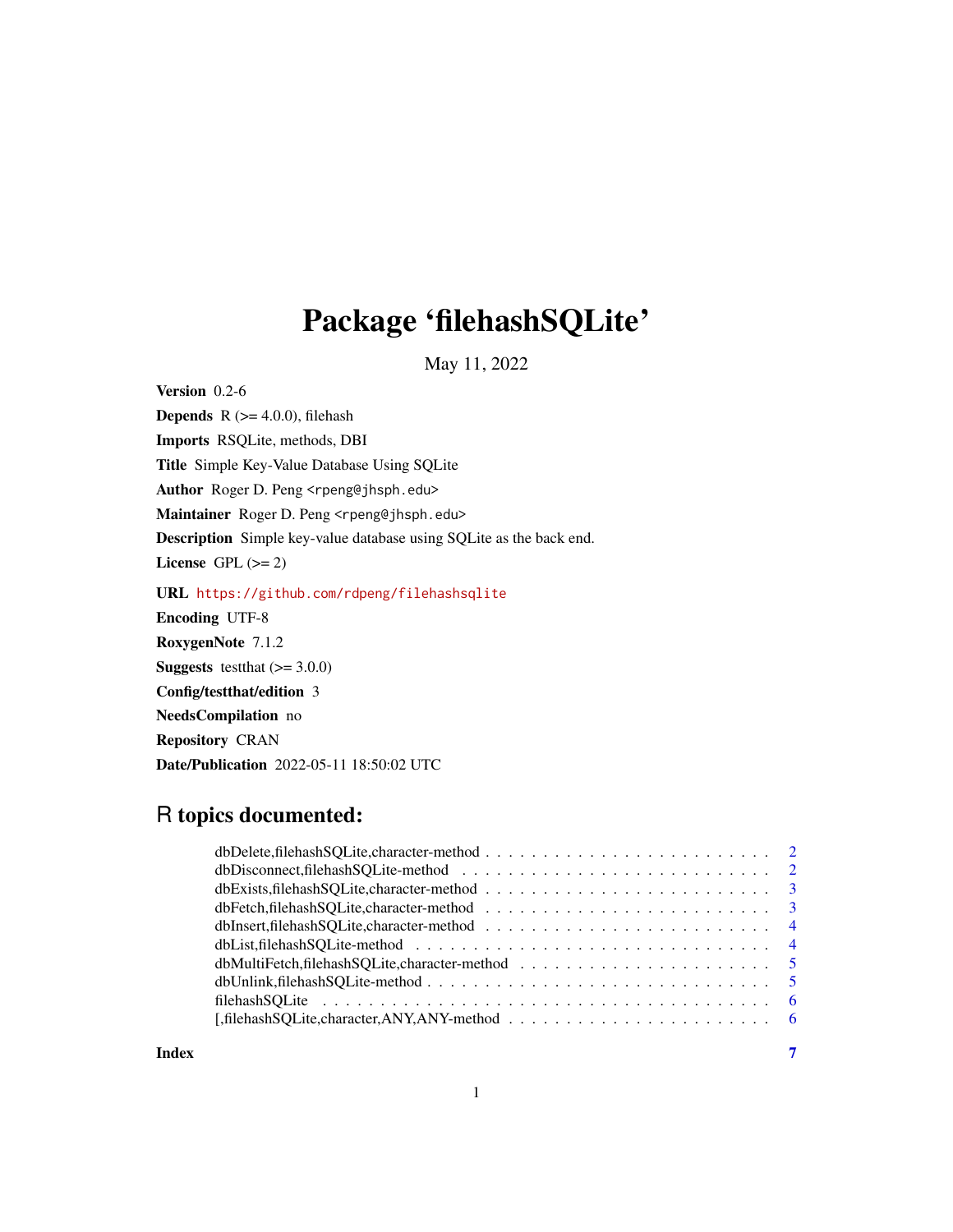<span id="page-1-0"></span>dbDelete,filehashSQLite,character-method *Delete Object*

#### Description

Delete an object from the database

#### Usage

```
## S4 method for signature 'filehashSQLite,character'
dbDelete(db, key, ...)
```
#### Arguments

| db  | object of class "filehash SQLite" |
|-----|-----------------------------------|
| key | character vector of key names     |
| .   | other arguments (not used)        |

dbDisconnect,filehashSQLite-method *Disconnect from Database*

#### Description

Disconnect from Database

#### Usage

```
## S4 method for signature 'filehashSQLite'
dbDisconnect(conn, ...)
```

| conn                    | database object            |
|-------------------------|----------------------------|
| $\cdot$ $\cdot$ $\cdot$ | other arguments (not used) |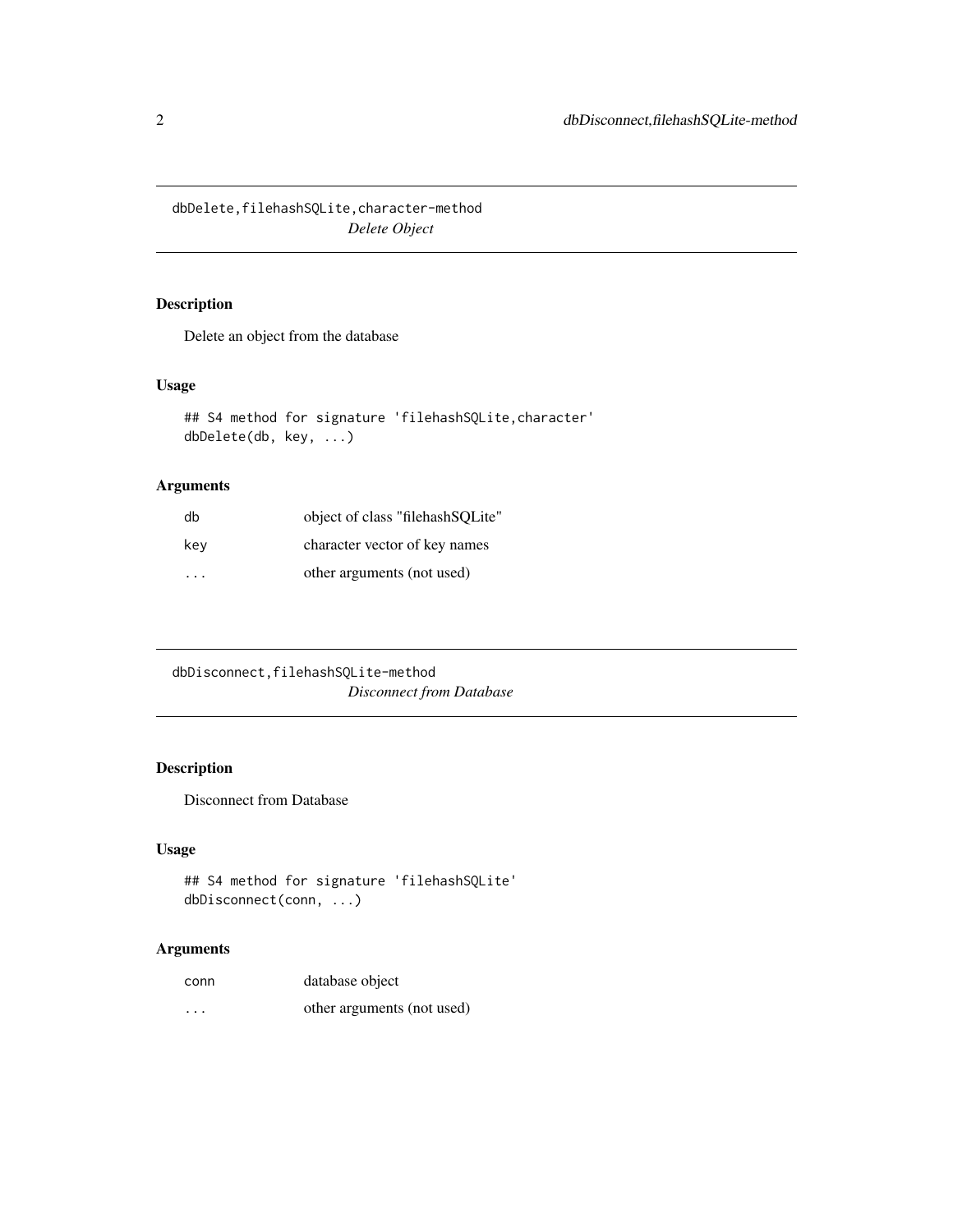<span id="page-2-0"></span>dbExists,filehashSQLite,character-method *Check Existence of Key*

#### Description

Check to see if a key is in the database

#### Usage

```
## S4 method for signature 'filehashSQLite,character'
dbExists(db, key, ...)
```
#### Arguments

| db  | object of class "filehash SQLite" |
|-----|-----------------------------------|
| kev | character vector of key names     |
| .   | other arguments (not used)        |

| dbFetch, filehashSQLite, character-method |
|-------------------------------------------|
| <b>Fetch Object</b>                       |

#### Description

Retrieve the value associated with a specific key

#### Usage

```
## S4 method for signature 'filehashSQLite,character'
dbFetch(db, key, ...)
```

| db                      | object of class "filehashSQLite" |
|-------------------------|----------------------------------|
| key                     | character, key name              |
| $\cdot$ $\cdot$ $\cdot$ | other arguments (not used)       |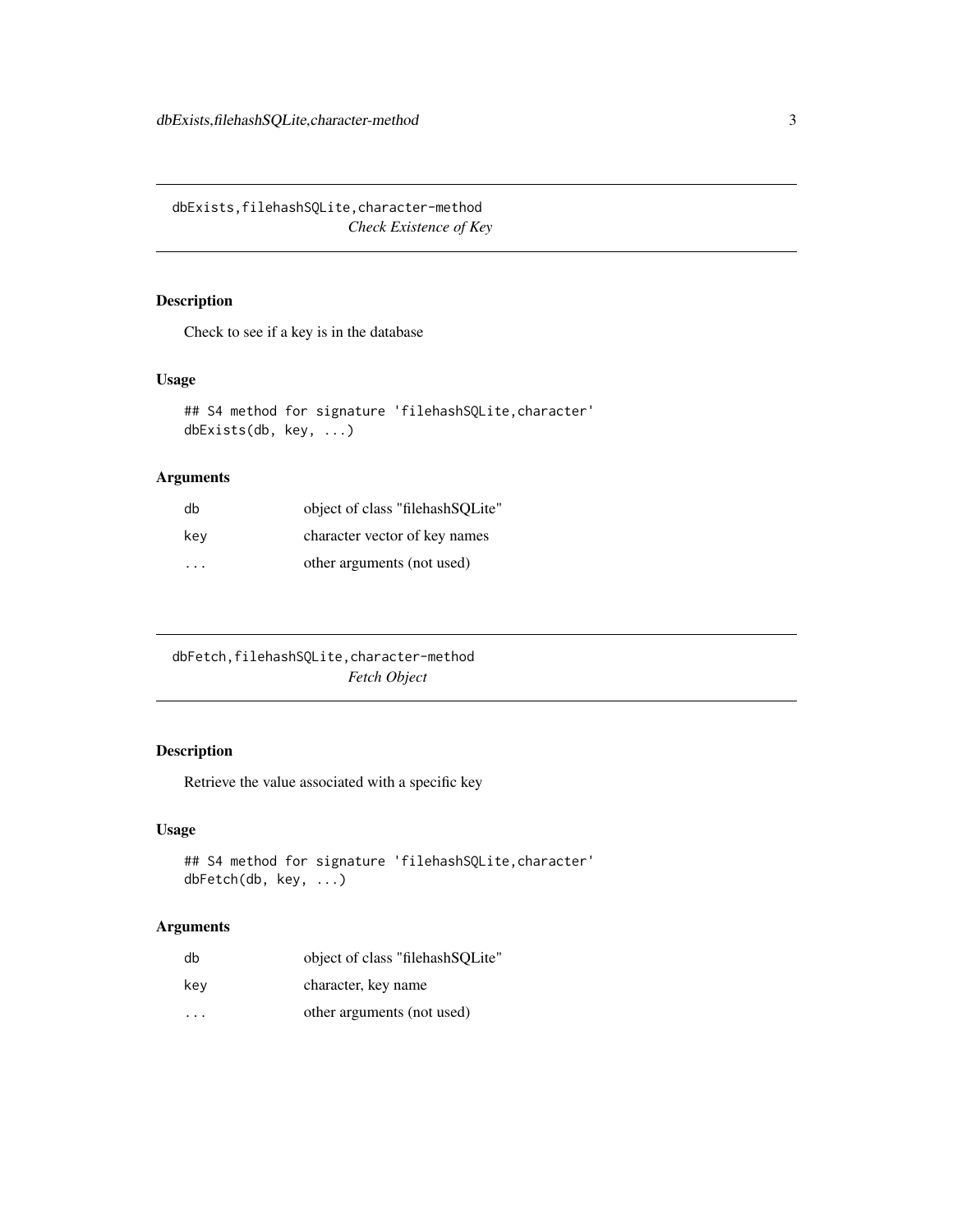<span id="page-3-0"></span>dbInsert,filehashSQLite,character-method *Insert Object*

#### Description

Insert a key-value pair into a database

#### Usage

```
## S4 method for signature 'filehashSQLite,character'
dbInsert(db, key, value, ...)
```
#### Arguments

| db    | object of class "filehash SQLite" |
|-------|-----------------------------------|
| key   | character, key name               |
| value | R object                          |
|       | other arguments (not used)        |

```
dbList,filehashSQLite-method
                       List Keys
```
#### Description

Return a character vector of all keys in the database

#### Usage

```
## S4 method for signature 'filehashSQLite'
dbList(db, ...)
```

| db       | object of class "filehashSQLite" |
|----------|----------------------------------|
| $\cdots$ | other arguments (not used)       |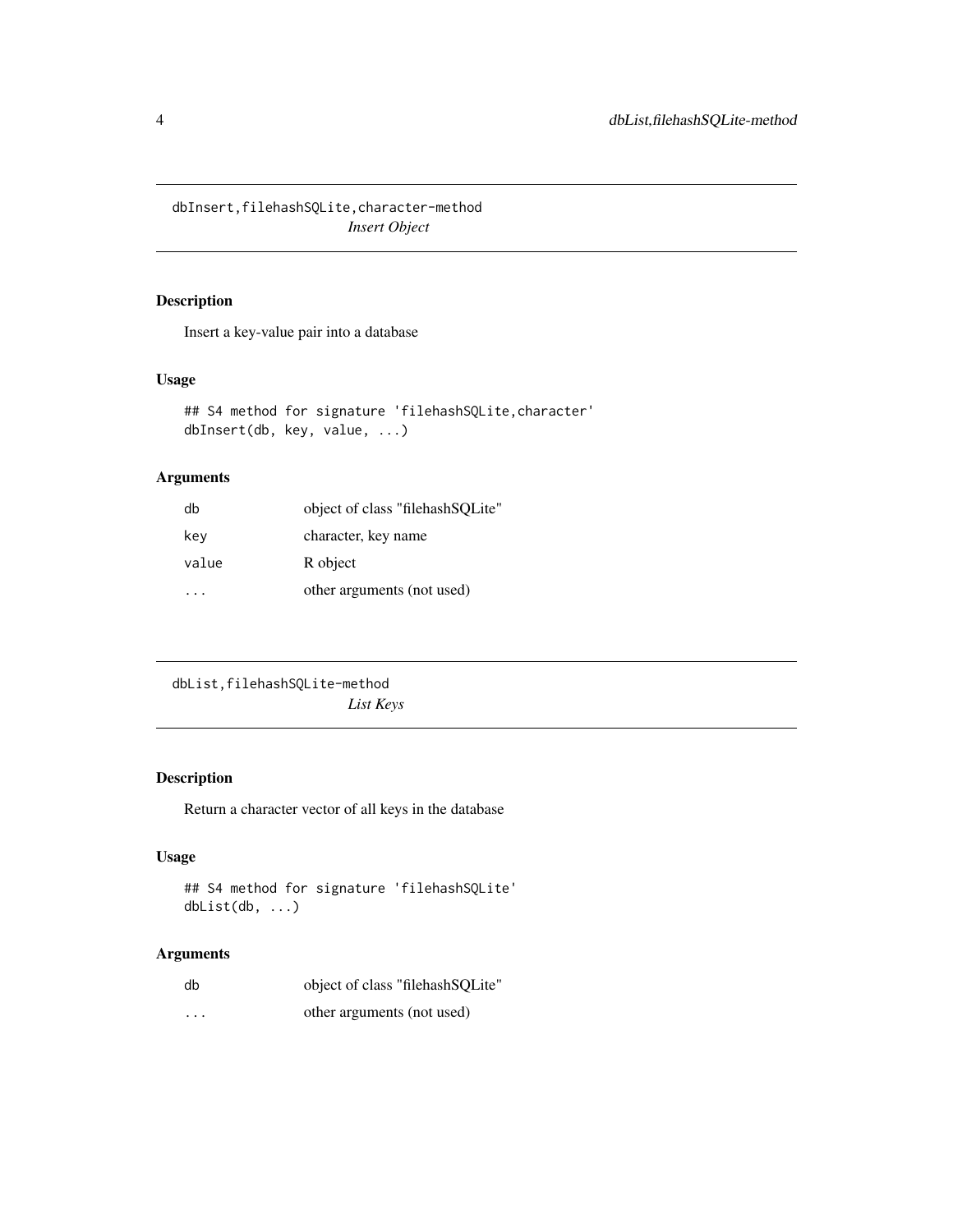<span id="page-4-0"></span>dbMultiFetch,filehashSQLite,character-method *Fetch Multiple Objects*

#### Description

Return (as a named list) the values associated with a vector of keys

#### Usage

```
## S4 method for signature 'filehashSQLite,character'
dbMultiFetch(db, key, ...)
```
#### Arguments

| db  | object of class "filehash SQLite" |
|-----|-----------------------------------|
| key | character vector of key names     |
| .   | other arguments (not used)        |

```
dbUnlink,filehashSQLite-method
                       Unlink Database
```
#### Description

Remove a database

#### Usage

```
## S4 method for signature 'filehashSQLite'
dbUnlink(db, ...)
```

| db       | object of class "filehashSQLite" |
|----------|----------------------------------|
| $\cdots$ | other arguments (not used)       |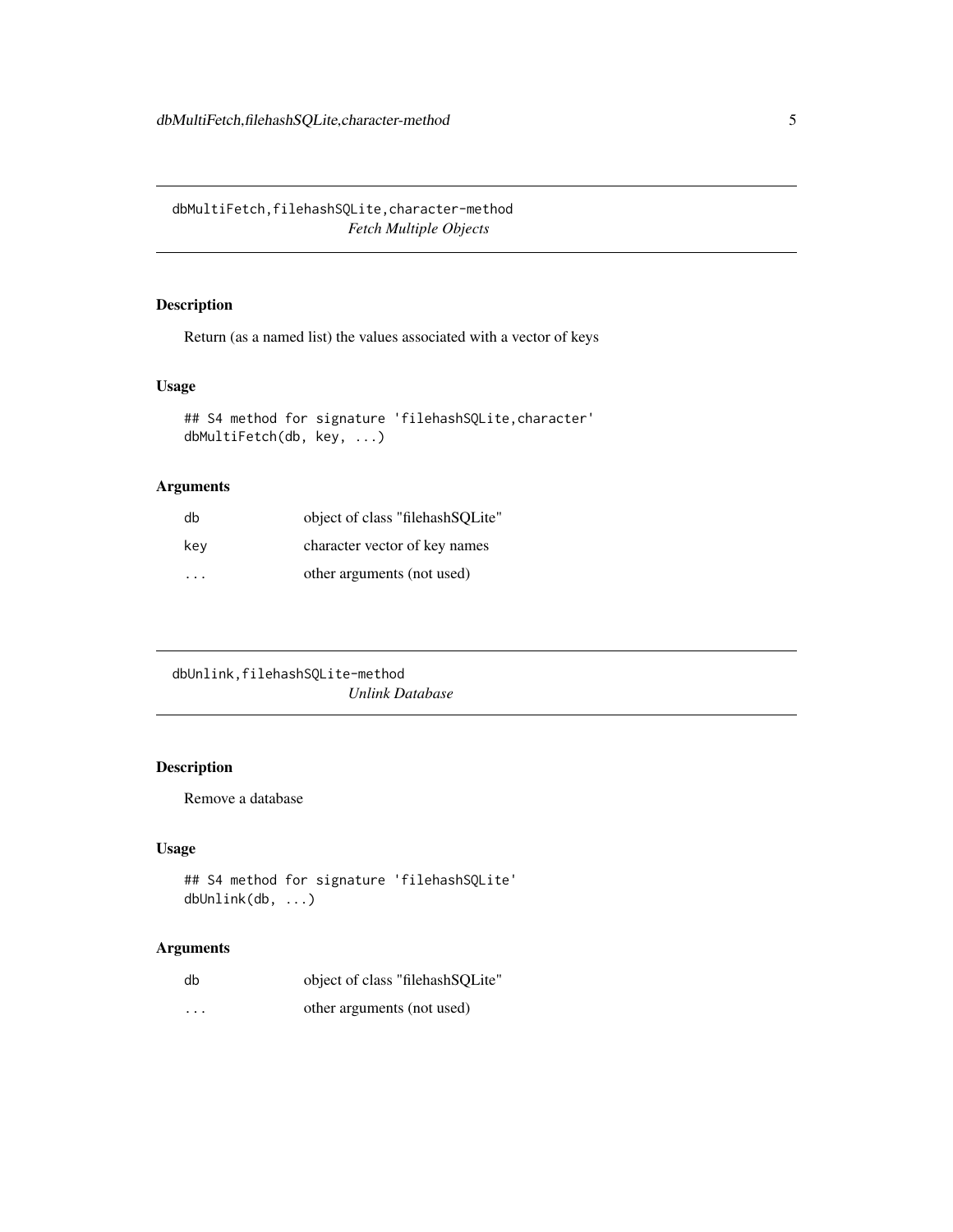<span id="page-5-0"></span>filehashSQLite *Filehash SQLite Class*

#### **Description**

Filehash SQLite Class

#### Slots

datafile character, full path to the file in which the database should be stored

dbcon Object of class "SQLiteConnection", a SQLite connection

drv 'SQLite' driver

name character, the name of the database

#### Note

"filehashSQLite" databases have a "[" method that can be used to extract multiple elements in an efficient manner. The return value is a list with names equal to the keys passed to "[". If there are keys passed to "[" that do not exist in the database, a warning is given.

The "SQLite" format for filehash uses an ASCII serialization of the data which could result in some rounding error for floating point numbers.

Note that if you use keys that are numbers coerced to character vectors, then you may have trouble with them being coerced to numeric. The SQLite database will see these key values and automatically convert them to numbers.

[,filehashSQLite,character,ANY,ANY-method *Fetch Multiple Objects Operator*

#### Description

Return (as a named list) the values associated with a vector of keys

#### Usage

```
## S4 method for signature 'filehashSQLite, character, ANY, ANY'
x[i, j, ..., drop = TRUE]
```

| X    | object of class "filehash SOLite" |
|------|-----------------------------------|
| i.   | index                             |
|      | index                             |
|      | other arguments (not used)        |
| drop | drop dimensions                   |